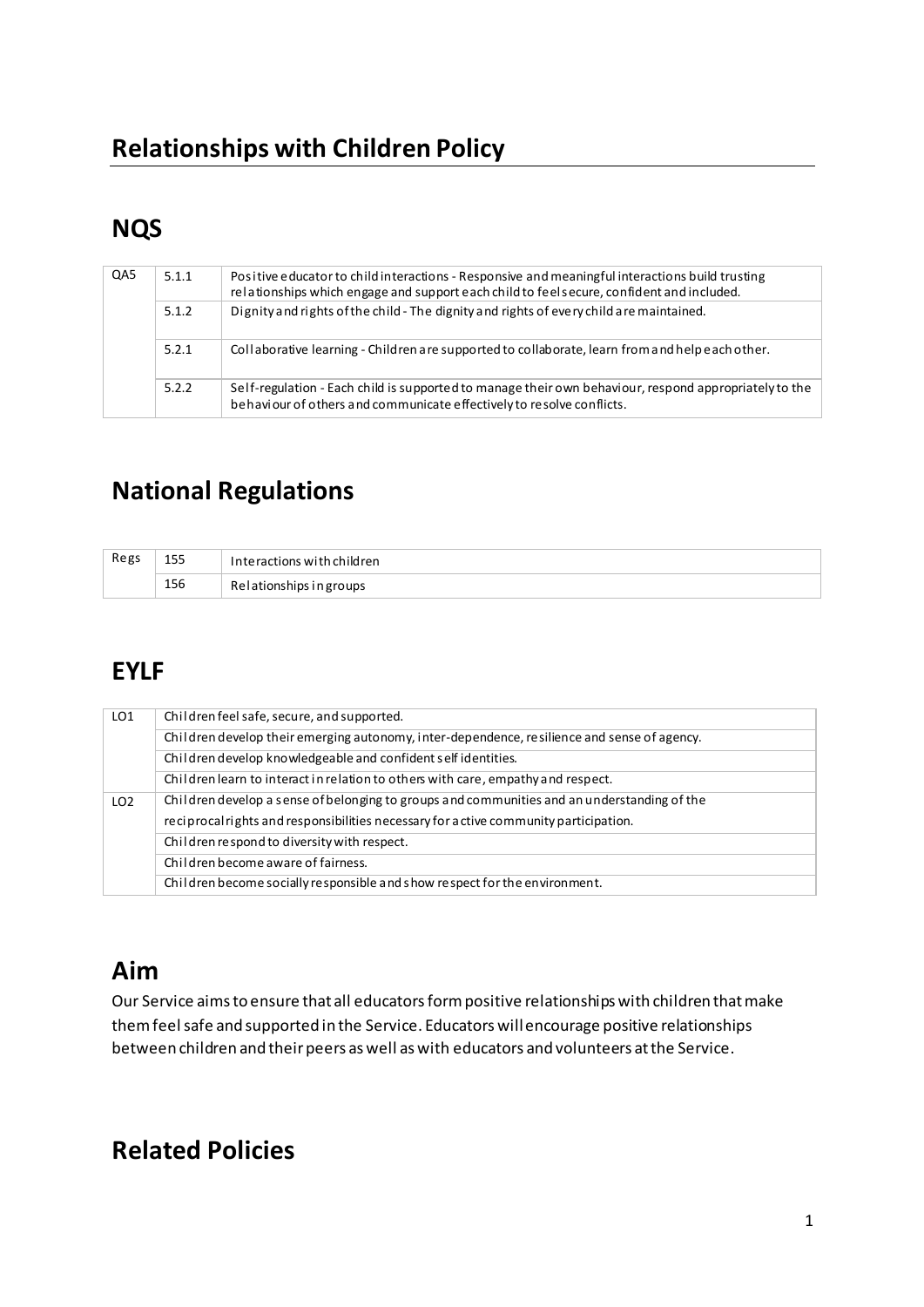Additional Needs Policy Continuity of Education and Care Policy Enrolment Policy Orientation for Children Policy Physical Activity Promotion Policy

### **Implementation**

## **Interactions with Children**

Our Service's statement of philosophy will guide our interactions with children as follows:

### Philosophy of the Centre

Liz and Tony Young along with their Educators at Little Rascals are excited to be offering f amilies and their children a dynamic and holistic early childhood experience. We celebrate diversity of culture, inclusivity and sustainability. To achieve these outcomes we are embracing the Early Years Learning Framework to scaffold our philosophy and beliefs.

 It is within this framework that we intend to create opportunities for children to reach their potential to become confident, inquisitive and caring members of society.

At Little Rascals:

- We believe a child has the right to participate in a learning environment which promotes mutual respect, shared learning, reflectivity, creativity, imagination, problem solving and participation in the community.
- We believe that knowledge is constructed by learners in response to interaction with the environment and that meaning and understanding grows out of social encounters.
- We believe that any education is founded on values. Therefore an emphasis is placed on the development of interpersonal skills, self-regulation, understanding and valuing social justice and mutual respect.
- We consider children unique individuals who contribute to their own learning. Our centre is an inclusive environment that allows children to learn and we acknowledge that children learn and develop at different rates, respond to different experiences and have different learning styles.
- We believe in our Educators along with the children's families will create an environment where the children feel valuable, capable and safe whilst being supported.
- We at Little Rascals promote peer -based learning with multi-aged community groups. For this reason at any one time children may be working on different tasks and adventures. Learning is rarely whole-room and static but rather, small group dynamic and often noisy.
- Our children get to experience being the youngest and oldest in an age group. Children will have an opportunity to work together planning, sharing ideas, reflecting, helping their peers and in turn are helped.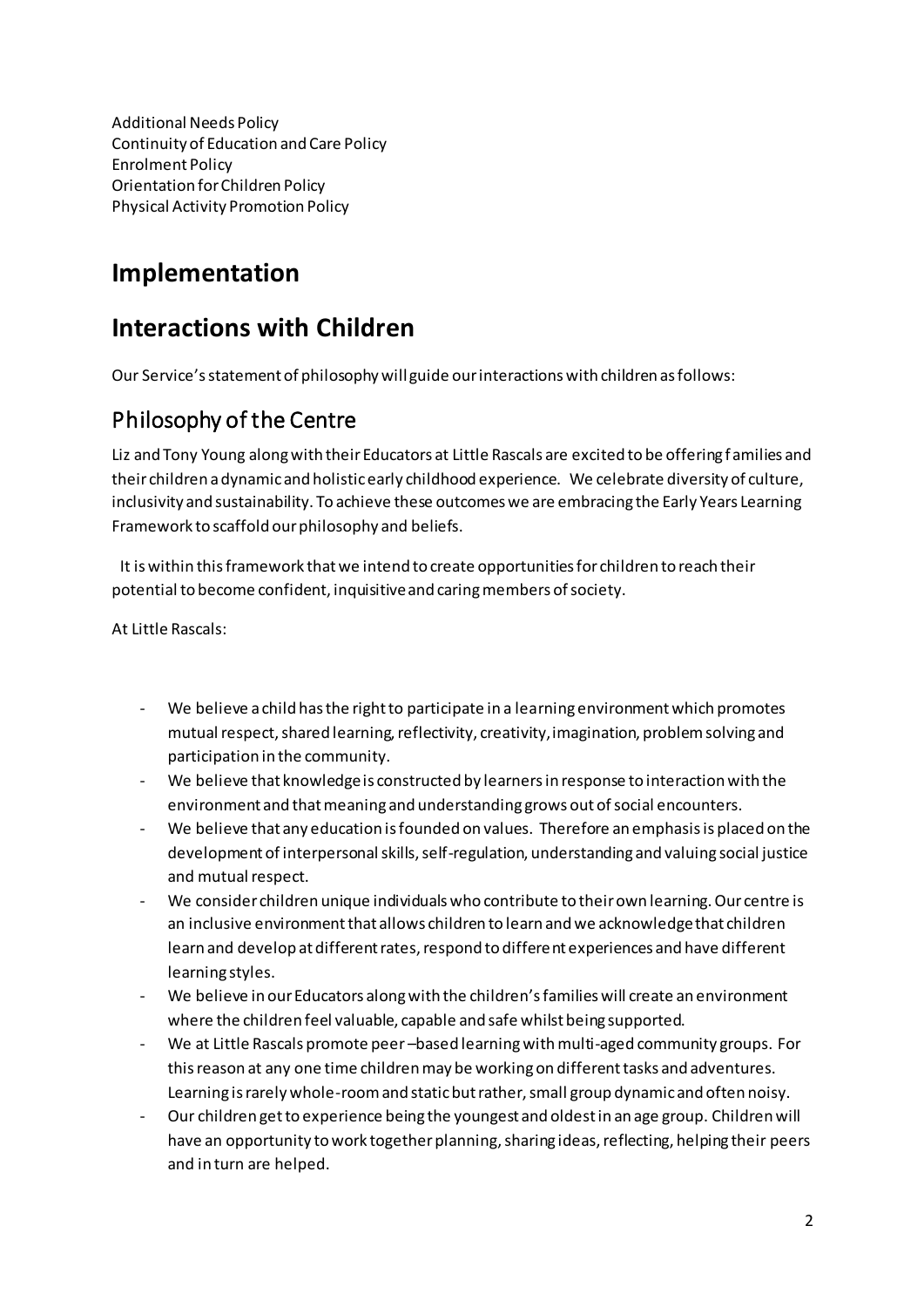- We encourage children to ask questions, relate experiences and express feelings and opinions.
- We offer support to the children to identify skills and strategies best suited for them to enable a suitable outcome as they strive to be the best they can.
- The centre uses the five learning outcomes identified in the Early Years Learning Framework. We implement these in a broad and balanced curriculum reducing the boundaries across all learning areas.
- We believe in a sustainable healthy lifestyle, also with equipping children with a positive attitude to physical activity through enjoyment and personally satisfying activities. The c
- - Children are supported in developing physical and mental skills they need to participate in activities they may wish to follow in their communities.
- Little Rascals utilises a reuse centre that sources clean waste from local manufacturers. Many of our resources used for activities originate from recycled materials.
- We attempt to connect our children with their community and bring the community to our children. Where possible we encourage children's learning to be connected with their natural environment.

Our Educators are learners too. Continually researching and investigating new and diverse opportunities with which to engage the children.

The foundation of this experience is the implementation of a concept of the Three R's:

| <b>Respect</b> | <b>Responsibility</b> | <b>Resilience</b> |
|----------------|-----------------------|-------------------|
|----------------|-----------------------|-------------------|

Above all we at LRDCC look to graduate from our centre well-mannered happy and socially confident children.

#### WELCOME TO LITTLE RASCALS

In order to maintain positive interactions with children our service and educators will maintain the following:

- Our service will provide a relaxed and happy atmosphere for the children.
- Our service will ensure mealtimes are relaxed and unhurried and educators take the time to sit and talk with children.
- Our educators will encourage children to initiate conversations about their experiences inside and outside the service as well as what is happening around them, express their ideas and feelings, share humour with the nominated supervisor, educators, coordinators and educators and seek assistance as they take on new challenges and try to do things for themselves.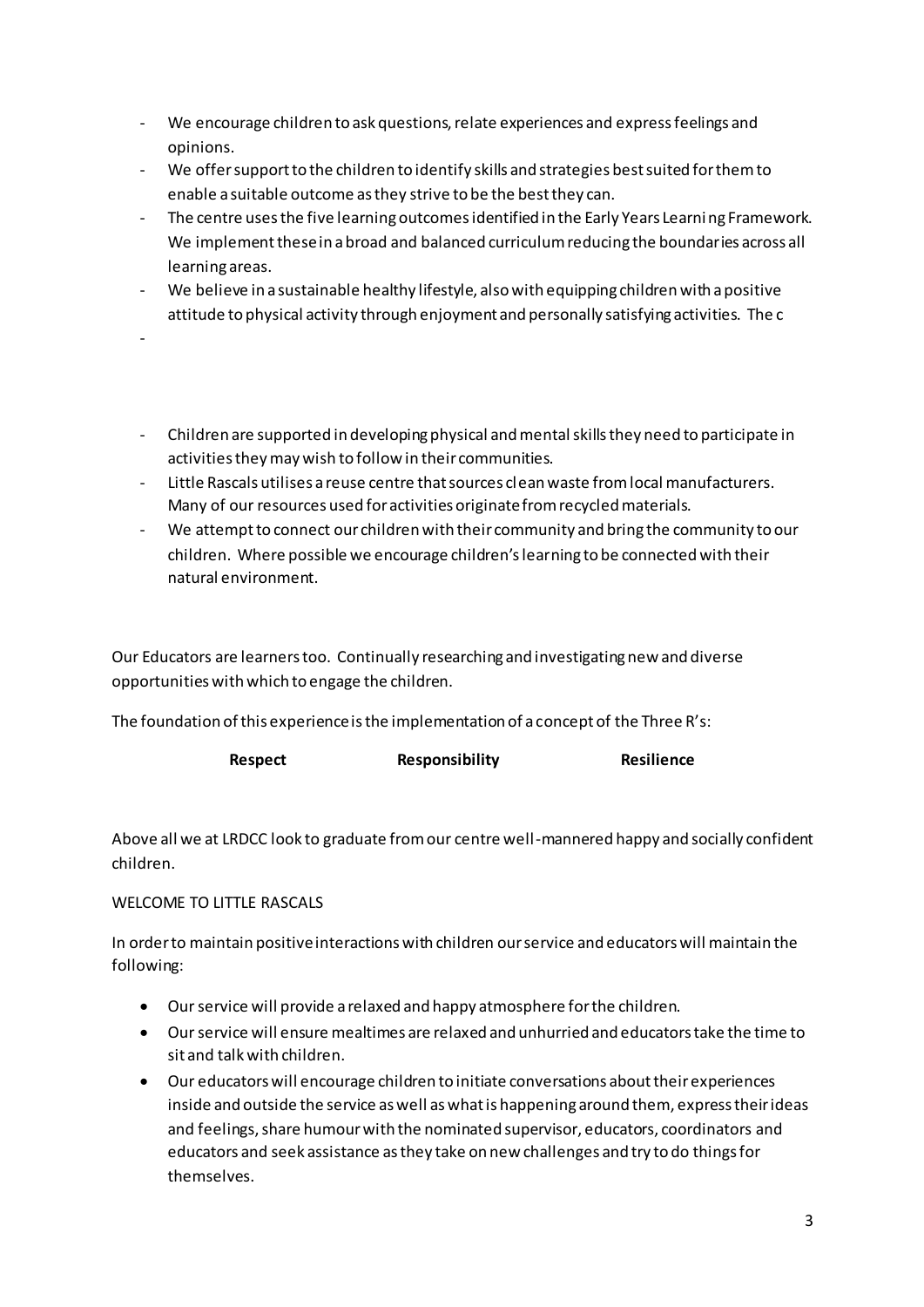- Our educators and coordinators will respond sensitively and appropriately to children's efforts to communicate and engage them in sustained conversations about their interests in a positive manner.
- Our educators will talk with children in a two-sided manner. That is, encourage children to have their own opinions, ideas and comments. Educators should support children with this and let them know that their ideas are valued.
- Our service will have in place predictable personal-care routines that are enjoyable experiences for babies and toddlers and will respond to babies and toddlers when they practice their verbal communication skills.
- Our routines, as well as planned and spontaneous experiences will be organised to maximise opportunity for meaningful conversations between children and educators and the service will ensure that all children have equal opportunity to engage in one to one and small group conversations with educators.
- Our educators will be knowledgeable in the communication strategies and non verbal cues of babies and toddlers and staffing and grouping arrangements within the service will support the development of trusting relationships between educators, babies and toddlers to allow them to feel secure in the service.
- Our statement of philosophy and policy on interactions with children will be visible
- Our educators will participate in children's play using children's cues to guide their level and type of involvement while always maintaining a positive approach when responding to children and offering assistance.
- Our educators will model reasoning, prediction and reflection processes and language.
- Our educators will collaborate with children about routines and experiences.
- Our educators will use techniques such as sign language and other resources and tools to support children with additional needs.
- Our educators will engage in give and take communication by adding to interactions initiated by babies and toddlers by describing objects and talking about routine activities with babies and toddlers.
- Our educators will use their interactions with children to support the maintenance of home languages and learning English as an additional language.
- Our educators and coordinators will use information from their observations of interactions with children to extend the children's thinking and learning.
- Our educators will also support children to build secure attachments with one and then many educators and use a favourite toy or comfort item to help them feel secure in the service. Most toddlers suffer a form of separation anxiety when away from their families. Educators need to reassure the toddler and work with the toddler's family in order to make the child feel safe and happy at the Service.
- Our service will ensure that there are many opportunities for babies and toddlers to experience relaxed physical contact and close interactions with familiar educators.
- Our nominated supervisor, educators and coordinators will learn more about the histories, cultures, languages, traditions, child rearing practices and lifestyle choices of families using the service.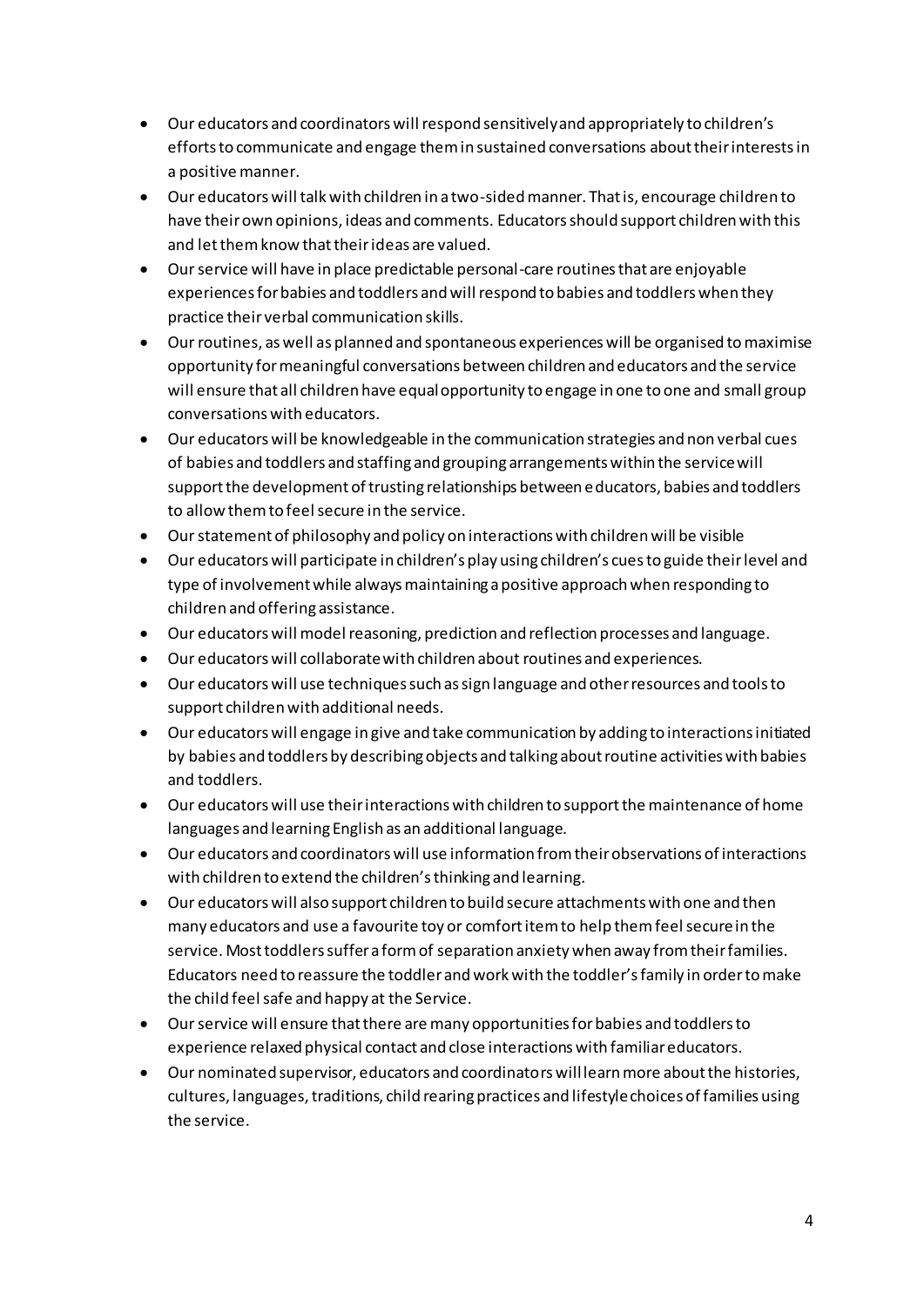- Our educators will frequently talk with families to get an idea of the non-verbal forms of communication used by their children in order to convey messages such as hunger, needing the toilet, tiredness and emotions.
- Our educators will allow time to talk to parents about their children. This allows educators to gain insight into their home life.
- Our service will implement strategies to assist all children to develop a sense of belonging and confidence through positive interactions between the children and educators.
- Our service's roster will be planned in a way that promotes continuity for children.
- Our service will gather information from families in the enrolment form in order to be able to provide support for children during the settling in process.
- When children have special needs our service will consult with other professionals or support agencies that work with children to gather information that will guide our interactions with these children. This information will be recorded in the child's file.
- Our service's approach to equity and inclusion will be documented in our statement of philosophy.
- Our service will ensure that educators document the knowledge gained about children, through their interactions, in the child's file for reference for other educators and will continually review the experiences that are planned for children in light of this information.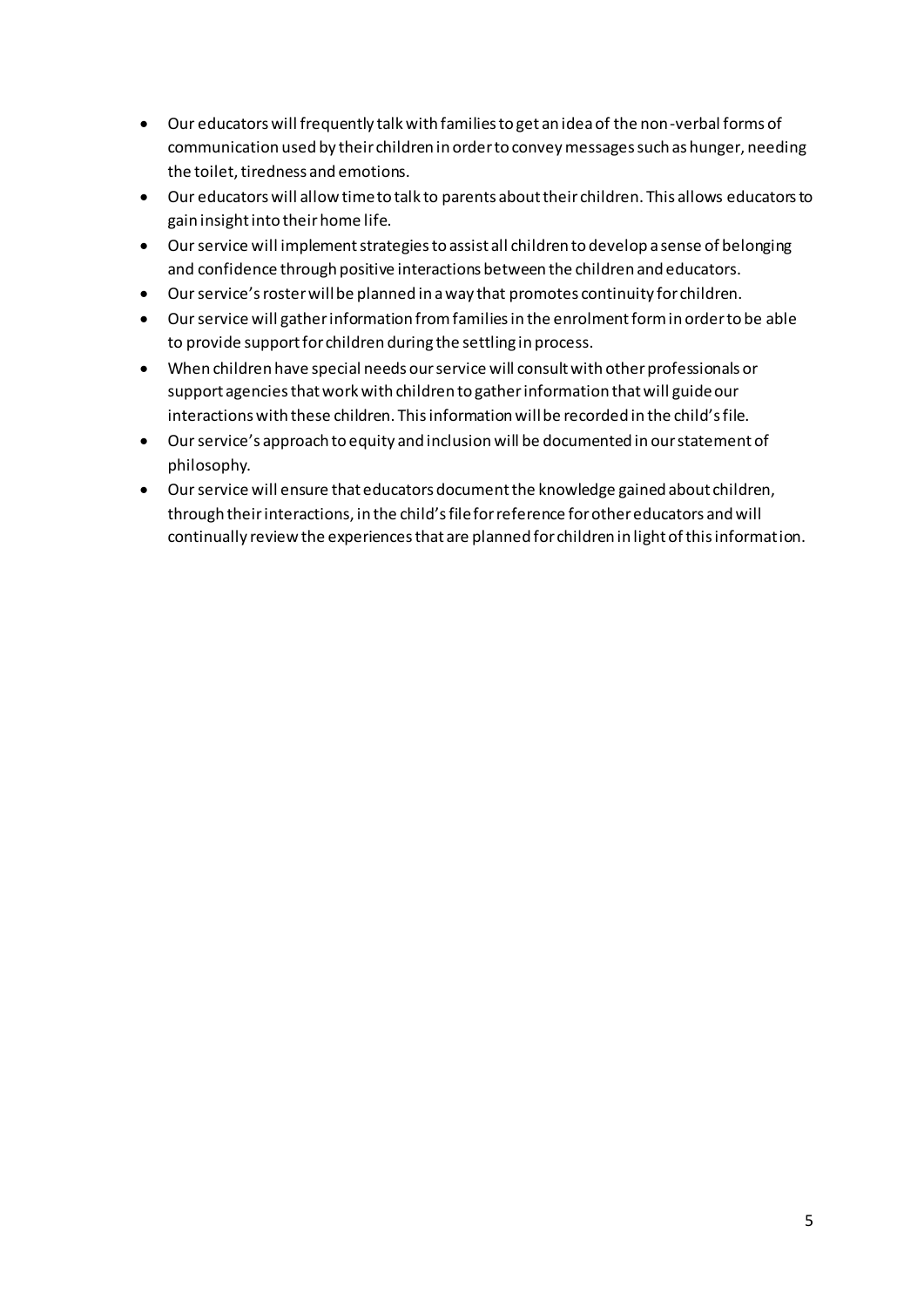## **Group Relationships**

In order to encourage respectful and positive relationships between children and their peers and educators our service will adhere to the following practices:

- Our service will encourage children to participate in enjoyable interactions with their peers, respond positively to ideas, negotiate roles and relationships, contribute to shared play, and develop friendships.
- Our educators will engage children in ongoing group projects that involve research, planning, problem solving and shared decision making.
- Our educators will model strategies for children to initiate interactions and participate in group play and social activities and assist them when they have trouble understanding or communicating with each other.
- Our service will ensure that the children have many opportunities for peer scaffolding.
- Our educators will promote a sense of community in the service.
- Our service will coordinate the staffing and grouping arrangements to support positive relationships between children.
- Our educators will support and promote children's interpersonal relationships and support the inclusion of children from diverse backgrounds and capabilities in group play, projects and experiences.
- Our educators will learn about children's shared interests and will use this information to plan further experiences that provide collaborative learning opportunities.
- Our educators will pre-empt potential conflicts or challenging behaviours by monitoring children's play and supporting interactions where there is conflict.
- Our service will ensure that the program and routines of the service will include regular opportunities for children to engage in social play and group experiences.
- Our service will ensure that food is being used appropriately and not as a reward or punishment.
- Our service will ensure that corporal punishment is not used as part of behaviour guidance or any other aspect of our interactions with children. Corporal punishment is never to be used in our service.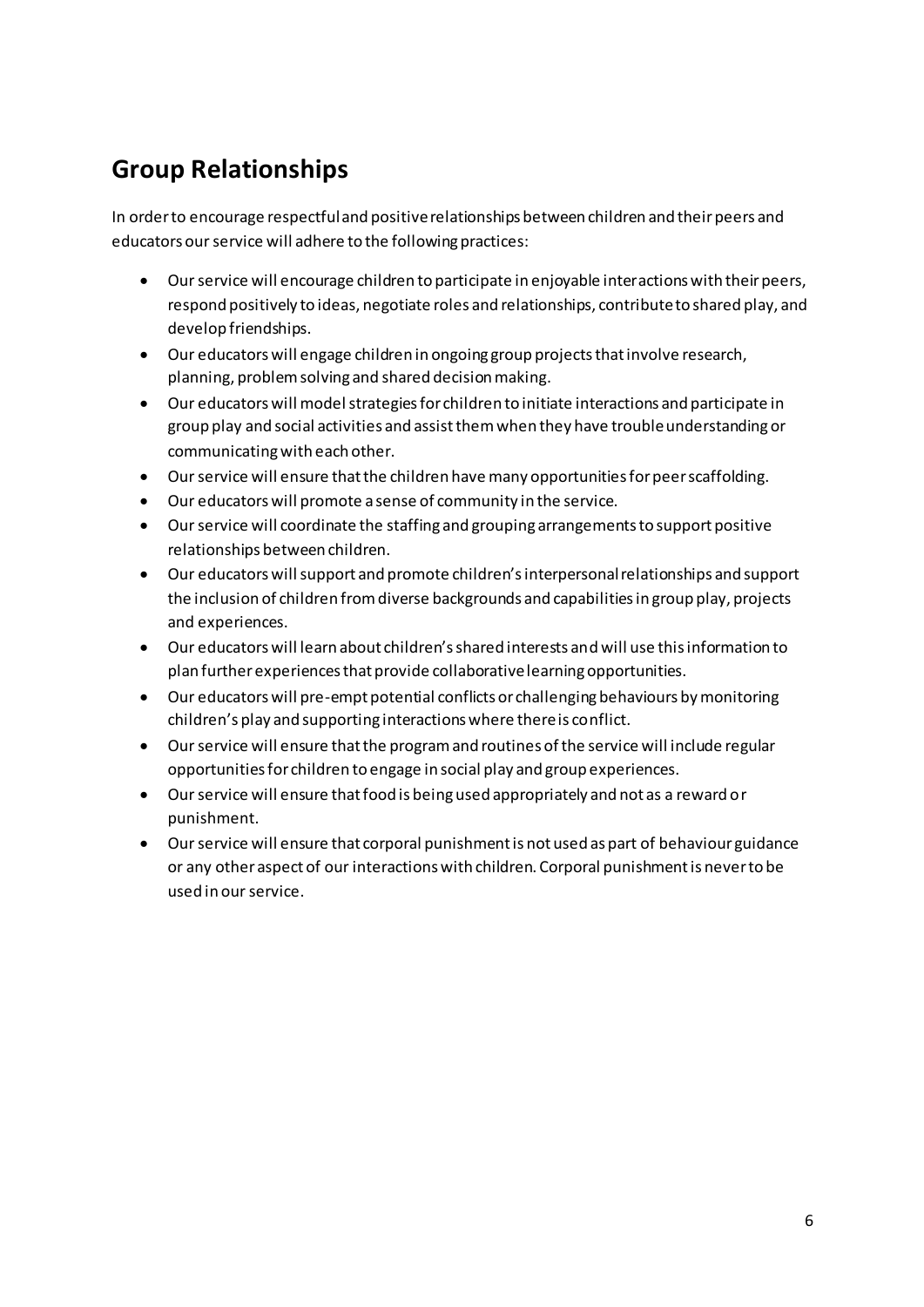## **Behaviour Guidance**

#### **Positive Behaviour**

Educators, staff and volunteers will model positive behaviour and guide children's behaviour in ways that promote their self esteem by:

- encouraging children to be cooperative and helpful, to express their feelings and responses to others' behaviour confidently and constructively, and to respectfully guide the behaviour of other children when it is disrespectful or unfair
- supporting children to explore different identities and points of view, to negotiate their rights and the rights of others in a positive, respectful way and to communicate effectively when resolving disagreements
- discussing emotions and issues of inclusion and exclusion, fairness and bias
- encouraging children to listen to other children's ideas, consider alternate behaviour and cooperate to solve problems
- using positive language, gestures, facial expressions and tone of voice when redirecting or discussing children's behaviour with them, and remaining calm, gentle, patient and reassuring even when children strongly express distress, frustration or anger
- using their knowledge of children's personalities and friendships to help them manage their own behaviour and develop empathy
- using information from families about their children's social skills and relationship preferences to engage children in experiences that support their social development
- speaking in comforting tones and holding babies to soothe them when they are distressed, and responding positively to babies' and toddlers' exploratory behaviour
- intervening sensitively when children have difficulty resolving a disagreement, and helping them remove themselves from situations where they are experiencing frustration, anger or fear
- interacting with children and teaching them how to play in different ways: movement play, object play (understanding and solving problems), imaginative play (emotional resilience, creativity and empathy), social play (friendship and belonging, rough and tumble play, celebrations and ritual play), storytelling (my world, myself and where I fit in), creative play (new behaviours and thoughts) role play
- promoting children's agency by allowing them to be as independent as possible, to try things they see for themselves and experience the consequences of their choices while considering the risk and benefit to others. This may include teaching children how to use things
- ensuring curriculum is mainly based on children's ideas and interests rather than being led by educators
- setting up rooms and environments to foster positive behaviour eg room is interesting but not cluttered, defined and obstacle free walkways, resources are attractively displayed. The environment may include mirrors to help children focus and provide interest, contains photos of where resources belong
- ensuring activities are of interest to children eg are visual, smelly, have patterns,
- supporting children with strategies to deal with their raw emotions eg anger, fear, panic and being patient when children revert to old behaviour if they are stressed, tired, hungry etc. This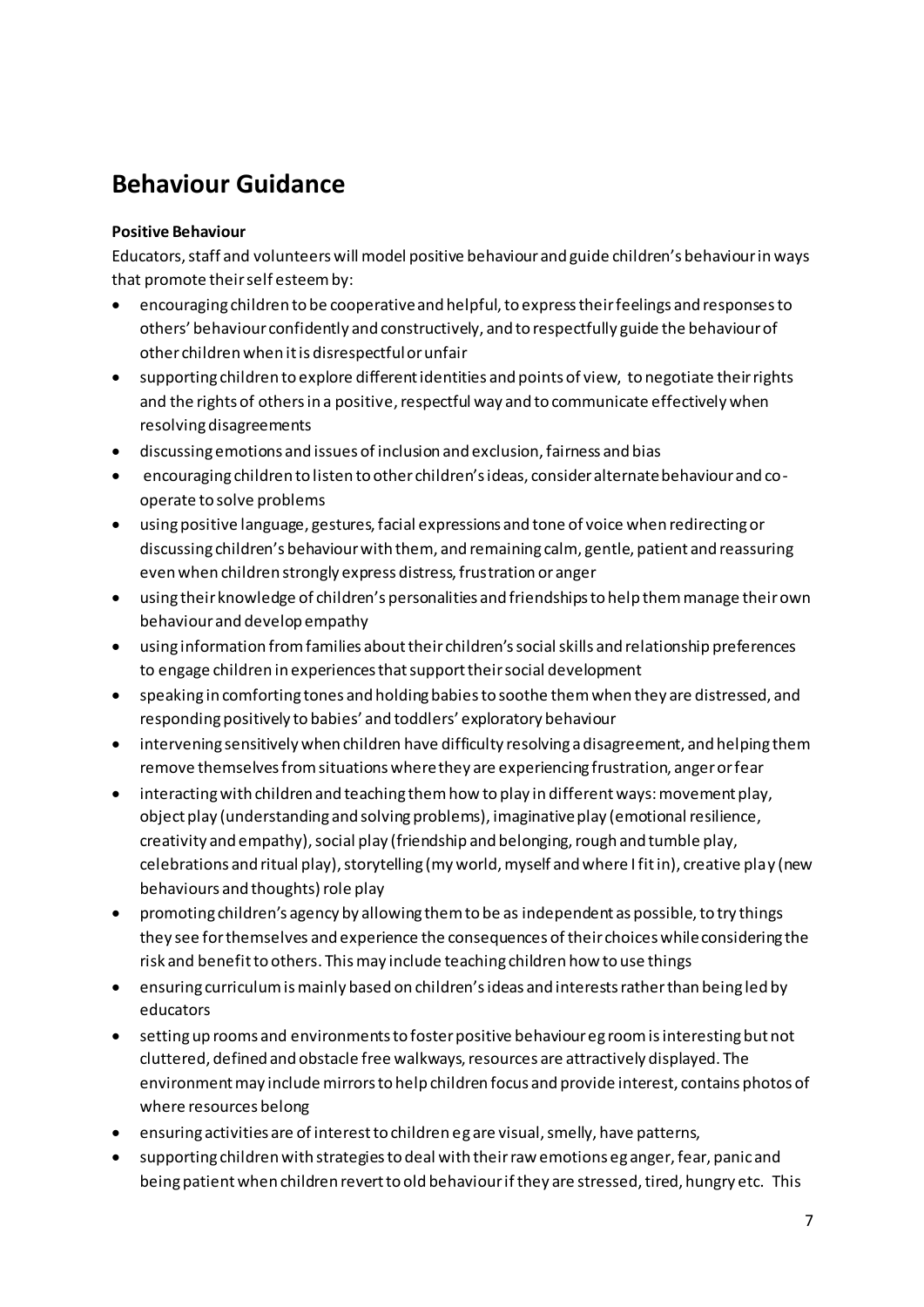includes listening empathetically to children when they express their emotions and reassuring them that it is normal to experience positive and negative emotions

- ensuring children's basic needs are met eg they aren't hungry or tired
- supporting children who appear to be insecurely attached by sensitively building relationships with the child and family
- · allowing children to have uninterrupted play where they can continue their engagement in learning as they explore and improvise (one of the ideas behind progressive morning teas), and not interrupting a child who is actively engaged in an activity, or forcing a child to share when they are engaged with a resource. Simple strategies may be reducing unnecessary transitions or introducing progressive morning snack or mealtimes.
- providing explicit instruction for routines and learning
- understanding that children's comprehension of vocabulary concepts or instructions may require support such as visuals, key word signing, two step instructions or allowing time for a child to process the instruction or information. This may be as simple as waiting three seconds after speaking to the child so they can process what has been said
- understanding that children may not be able to interpret or understand some words. For example 'sharing' may not be understood as taking turns.

#### **Inappropriate Behaviour**

Educators and staff understand that inappropriate behaviour is a child's way of saying they need support. Educators will reflect on the reasons for the child's behaviour and develop strategies or a plan with the Nominated Supervisor which can be implemented by all educators to ensure consistent responses to the child's behaviour at the service.

Children's behaviour may be inappropriate for a variety of reasons. Some of these include:

- insecure attachment to educators or families
- emotional immaturity
- insufficient language skills to express their needs and wishes
- used to gaining attention from negative behaviour
- condition or number of toys, resources and equipment
- a diagnosed or undiagnosed spectrum disorder.  $\bullet$

Depending on the reason for the behaviour, some strategies for dealing with inappropriate behaviour may include:

- ignoring the negative behaviour and praising the positive behaviour (while ensuring the safety of all children), and ensuring all body language is consistent with actions and words
- building strong social bonds through a focus on attachment theory and Circle of Security approaches
- using key words with signing and objects or visuals to help children with communication difficulties
- using minimal steps in directions then allowing time for a child to understand eg 3-5 seconds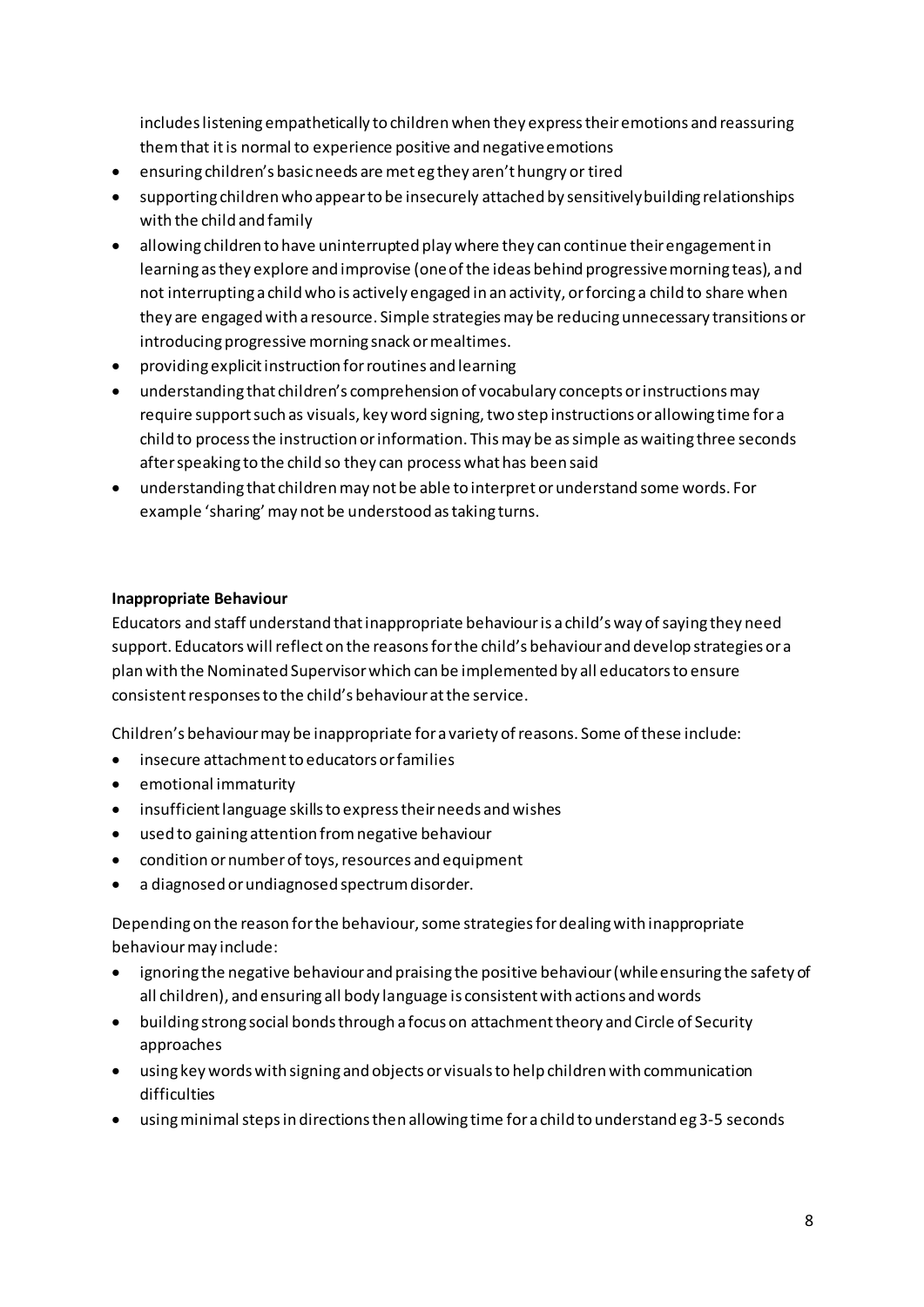- using terminology that children understand such as 'my turn' 'your turn' rather than assuming children understand eg children may not understand what it means to "share" or that saying "sorry" does not mean they can repeat the behaviour
- allowing children to develop their reasoning and emotional knowledge by helping them to reflect on their actions eg "Tommy, what are you doing?" "I saw you ...." "What were you about to do with ...?"
- not telling a child to do something but asking the child a question eg "What do we have to do so we can have lunch," rather than "pack up"
- talking with children about the consequences of their actions, our rules and why we have them
- adjusting the menu and the time that certain foods like fruit which are high in natural sugar are  $\bullet$ provided
- providing sufficient opportunities for exercise including running which can calm anxious or agitated children through the production of certain brain chemicals
- intentionally teaching behaviours like walking inside, never assuming children know how to do things or behave, and reaffirming those and other positive behaviours
- using empathy and putting themselves in the child's position to try and understand where the behaviour came from (rather than yelling at the end result of the behaviour)
- documenting incidences of inappropriate behaviour and when they are occurring and developing a behaviour plan with parents and if relevant other professionals
- appointing one person (eg Nominated Supervisor) as a contact point for parents

Educators will not isolate, intimidate or subject children to corporal punishment to guide behaviour.

Parents will:

- work in partnership with educators where concerns are raised about the behaviour of their child
- consent in writing where educators believe liaising with relevant professionals to support the learning and development of their child and apply for funding to do this where necessary
- agree to work with educators to minimise risk where the child's behaviour is a danger to children and educators. This may include seeking professional support from, for example a paediatrician, speech pathologist or family support services, or reducing the hours of care until the child's behaviour is supported and risk to others is minimised.

If parents do not comply with these requirements, the Nominated Supervisor may suspend or terminate the child's enrolment after providing two weeks notice. The Nominated Supervisor may, however, suspend or terminate a child's enrolment without providing two weeks notice if he or she believes the child's behaviour poses an unacceptable risk to the welfare and safety of other children and educators.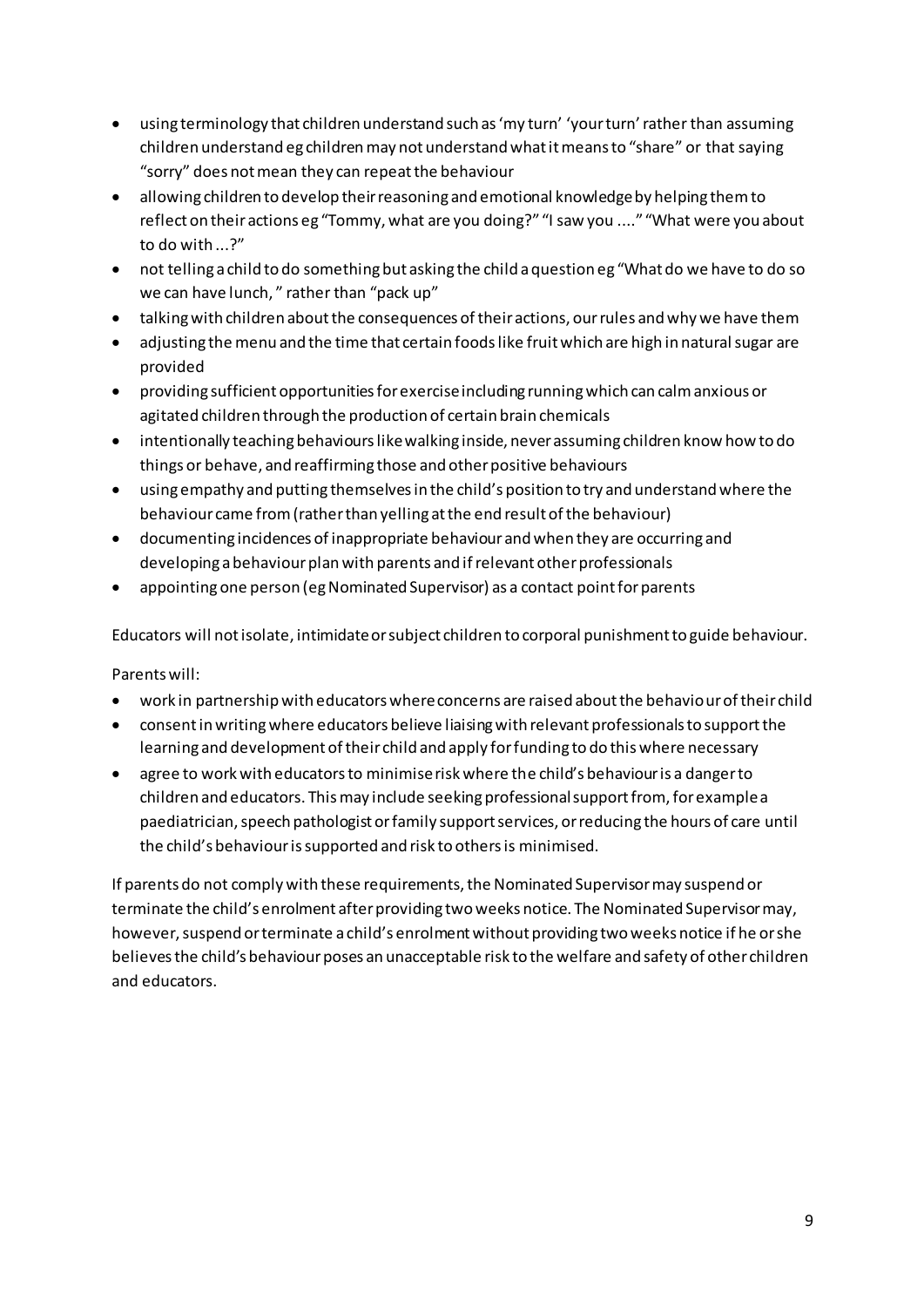### **Inclusion**

Australia is a pluralistic society regardless of specific regional variations in cultural profiles. In order to reduce bias and ensure that no child is excluded our service will abide by the following practices:

- Our service will promote and value cultural diversity and equity for all children, families and educators from diverse cultural and linguistic backgrounds;
- Our service will recognise that children and adults from all cultures have similar needs and that each individual is unique and valuable;
- Our service will develop a positive self concept for each child and adult in the group by exploring the cultural backgrounds of each family and child;
- Our service will endeavour to provide a foundation that instills in each child a sense of self identity, dignity and tolerance for all individuals;
- Our service will increase the knowledge and understanding each child has about his or her own cultural ethnic heritage in partnership with their family, educators and community and other children in the Service;
- Our service will explore family compositions, customs and lifestyles of children and families in many cultures;
- Our service will assist, in partnership with parents, extended family and the community in exploring their own "roots" as they involve children in the culturally diverse environment of the Service;
- Our service will provide support for fostered or adopted children to develop a sense of heritage and belonging;
- Our service will avoid common stereotypes and recognise individual differences within a cultural or ethnic group;
- Our service will assist wherever possible families who are new to Australia with a transition to a new and different culture.
- Our educators will become aware of their own beliefs, attitudes, cultural backgrounds, their relationship with the larger society and their attitudes to individuals;
- Our educators will acknowledge that they too have been influenced by their own background prejudices and their points of view;
- Our educators will accept that all children can learn and that differences in lifestyles and languages does not mean ignorance;
- Our educators will broaden their own cultural and ethnic group awareness and help children to understand themselves in relation to their family, community and other cultures;
- Our educators will be actively involved in the development of appropriate resources, support and implement an anti bias, cross cultural program throughout the Service environment which is reflective of all families/children and the diversity present in Australian society and network with community agencies involved with cross cultural issues wherever possible;
- Our educators will be actively involved with children, showing respect, sharing ideas and experiences and asking questions.
- Our educators will access and make available resources and information supporting the delivery of anti bias concepts in the program and attend regular training courses as required. Such resources will be integrated into the daily program and be made available to families.
- Our educators will reflect on the service's philosophy and ensure that practices and attitude concur with the philosophy.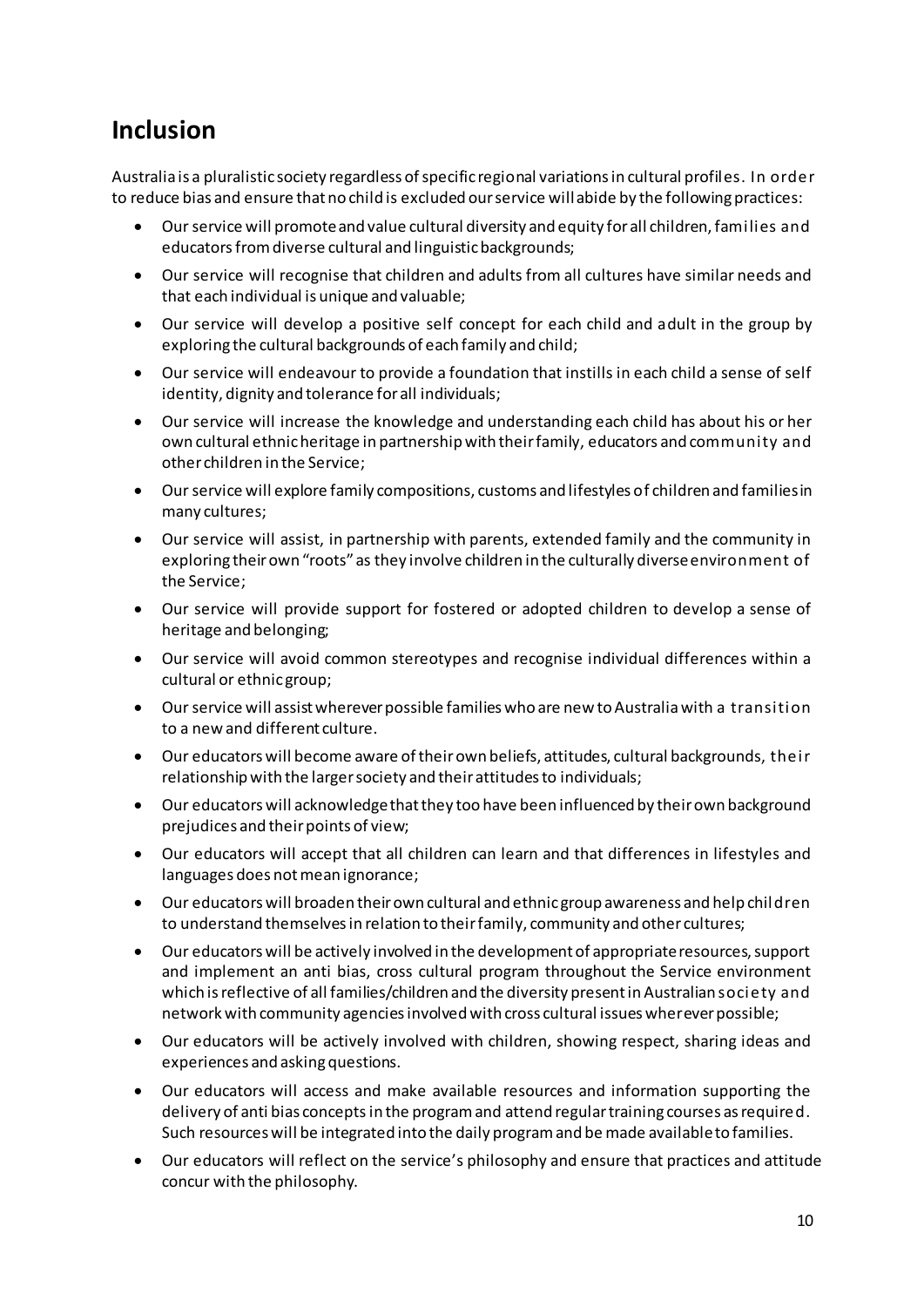- . Our educators will work with families to encourage positive attitudes to diversity and an antbias ethos.
- Our educators will ensure that casual workers or visitors to the service are aware of these practices and respect these values.
- Children will listen to records and practice singing songs in different languages;
- Children will learn words and phrases in a language not native to children in their group;  $\bullet$
- Children will talk to other children using the words from their culture;  $\bullet$
- Children will be encouraged to become independent wherever possible and be actively involved with their peers.
- Children will explore with foods from other cultures (eg. have family members from different home cultures come in and cook, to have "food tasting" parties);
- Our service will encourage children to bring in real objects and artifacts used by their families that may be historical or typical of that child's/family's cultural group including food;
- Our service will help children to develop ease with and have a respect for physical, racial,  $\bullet$ religious and cultural differences.
- Our service will encourage children to develop autonomy, independence, competency,  $\bullet$ confidence and pride.
- Our service will provide all children with accurate and appropriate material that provides information about their own and other's disabilities and cultures.
- Our service will not isolate a child for any reason other than illness, accident or a prearranged appointment with parental consent.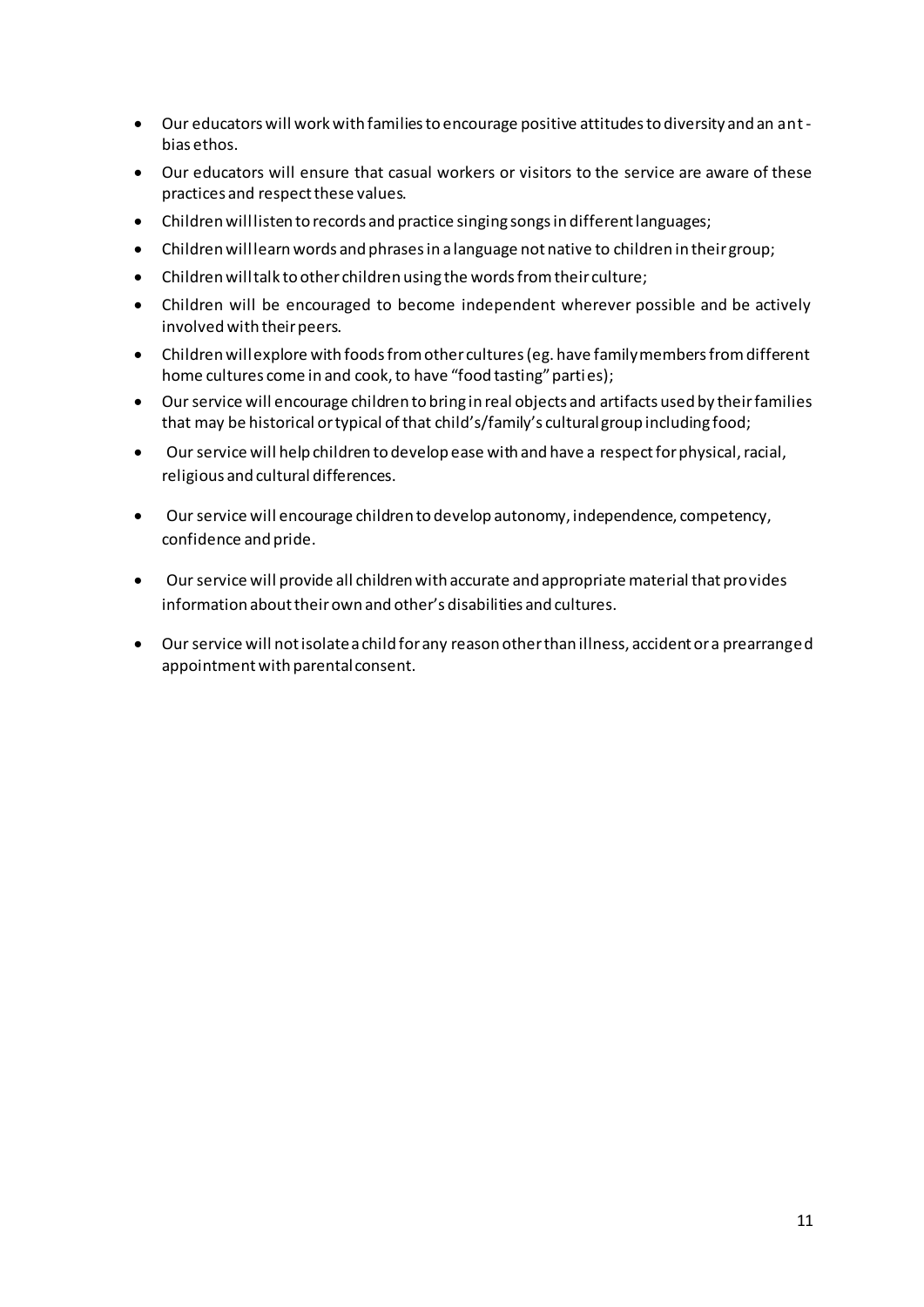## **Supporting Children through Difficult Situations**

When a child, family, educator or the service as a whole experiences a stressful or traumatic situation such as a bushfire, car accident, sudden illness or death, crime or violent situation it is important to provide appropriate support so they can recover from the ordeal. A child's reaction to a stressful or traumatic situation will depend on factors such as their age, stage of development and impact of the event on individuals around them. A child may react in ways that you don't expect and sometime s will act normally at first but be wary of a delayed reaction. Some reactions include:

- Physical symptoms such as stomach aches and headaches.  $\bullet$
- Being anxious or clingy.  $\bullet$
- $\bullet$ Suffering from separation anxiety.
- Having sleeping problems or nightmares.  $\bullet$
- Re-living the experience through drawing or play.  $\bullet$
- Losing interest in activities.
- Loss of self-confidence.  $\bullet$
- Regressing to "babyish" activities.  $\bullet$

Our educators will talk with a child about the event to bring any issues out into the open. The ways our educators will approach this are:

- $\bullet$ Reassuring the child that they are safe, but only if they really are.
- Talking to the child about what happened in a way that they will understand and without going into frightening or graphic detail. Our educators will not leave out important information though, as children will fill in the gaps.
- Ensuring the child hasn't jumped to conclusions. Some children will think they are to blame  $\bullet$ in a tragic event; our educators will make sure they know this isn't so.
- Talking about the event with appropriate individuals (for example, all children if the event has affected the whole service or the children that have been affected) and letting everyone have their say including children.
- Talking to the children about how individuals react to stressful or traumatic situations and that the feelings they are feelings are normal.

#### **Coping Mechanisms**

Some strategies that our educators will use to help children cope in these situations are:

- Giving children a sense of control of their environment and life. Letting the child make minor  $\bullet$ decisions, such as what to eat for lunch, what to wear or what toy to play with will make the child feel more in control.
- Allowing the children plenty of time to play and to do physical exercise; this will help the child burn off stress chemicals and allow for more sleep.
- Helping the children physically relax with story times and cuddles.
- Limiting stimulants like chocolate, lollies etc.  $\bullet$

It is important to remember how you respond to the stressful or traumatic event will affect your child's response. Children look to their families and educators to find ways to deal with a situation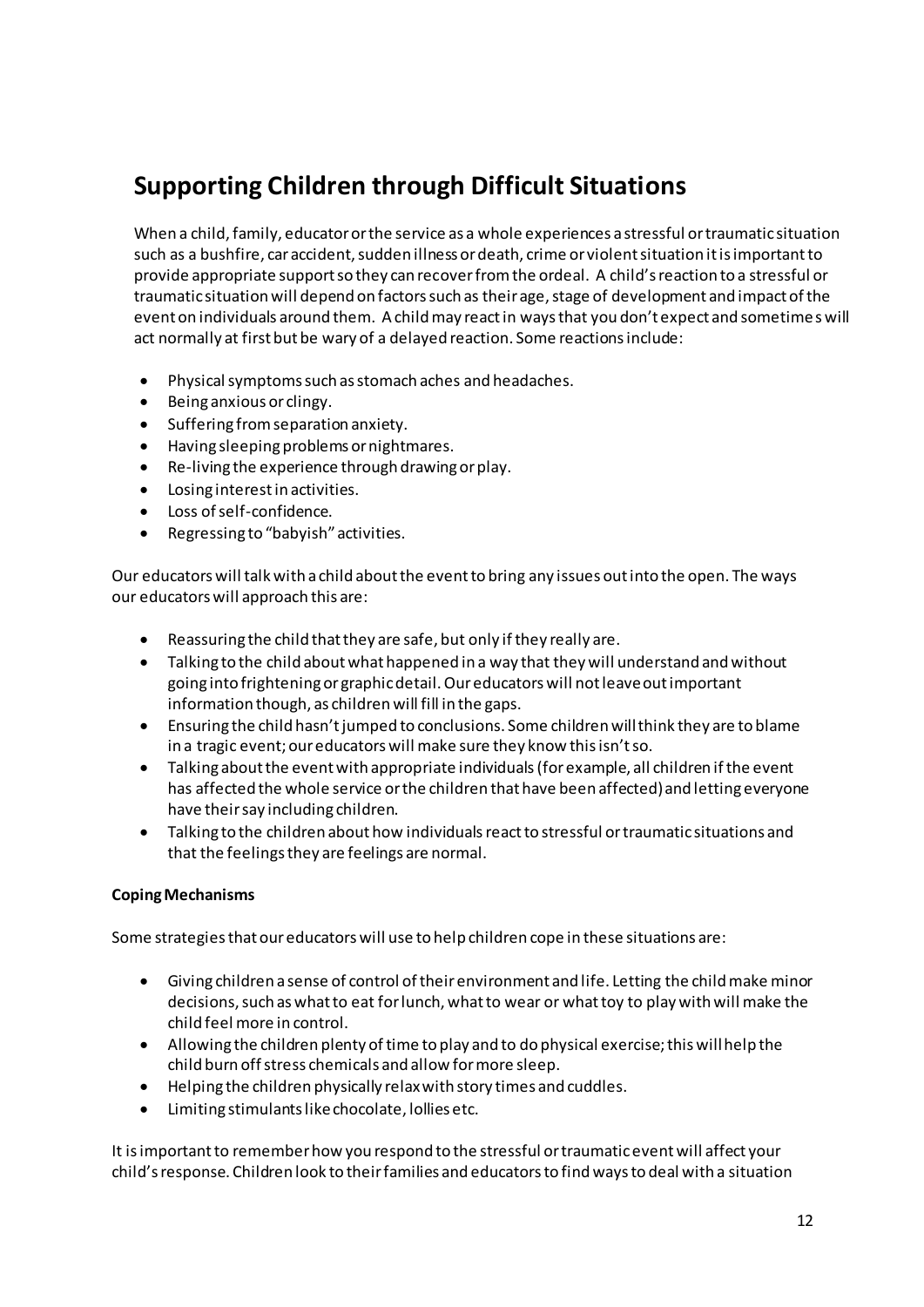they probably don't understand. Children need their family members (and other adults who are close to them) to help them understand the situation and their emotions and also offer comfort and support. If adults are distressed about a situation it is important for them to seek help for themselves.

At the service, we wish to help in whatever way we can if your family has undergone a tragedy. Talk to educators (or confidentially to the Nominated Supervisor) and we will endeavour to work with families and children to support all parties through the situation.

Should it be required, educators will liaise with appropriate authorities, such as the Department of Education and Children's Services, and follow any recommendations made by these authorities.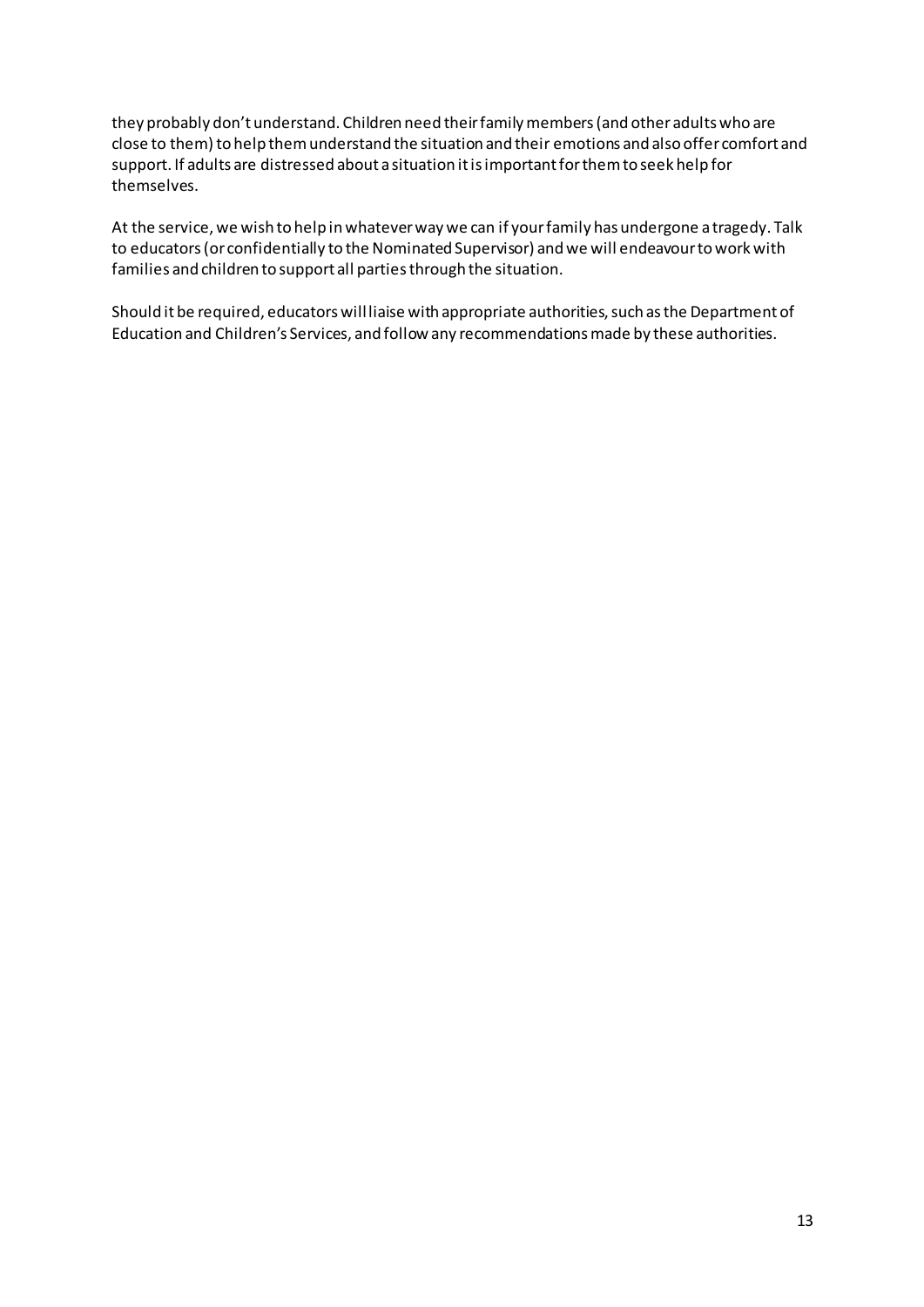## **Bullying**

In order to overcome bullying in our service, our educators will be aware of the following information and maintain the following practices:

#### **Our educators will be aware of the following characteristics in children who bully -**

- Children of all backgrounds can bully
- Preconceived notions of children who bully should be avoided
- The child who bullies may also be the victim of bullying
- The child who bullies will often think that they are innocent, and that the child being bullied is somehow deserving of this negative experience.
- Recent research demonstrates that aggressive behaviour and bullying inclinations begin in some children as early as two years old, which highlights the importance of children's services educators in effectively responding to children who bully.

#### **Our educators will be aware of the following characteristics of victims of bullying -**

- Children of all backgrounds can fall victim to bullying
- Preconceived notions of children who fall victim to bullying should be avoided
- Boys are victims of bullying more than girls.
- Victims may have low self-esteem, lack of confidence, lack social skills or be viewed as unpopular.
- It is important to remember that victims are often sensitive and easily hurt, and feel incapable of preventing such negative experiences.

#### **Our educators will implement the following strategies to overcome bullying -**

- Our educators will practice all-encompassing and socially inclusive care.
- Daily programs will recognise, value and reflect the social and cultural diversity of our community.
- Our educators will role model and actively encourage appropriate behaviours.
- Our educators will form a close relationship with family members in order to work cooperatively to overcome instances of bullying.
- Our educators will empower children by giving them responsibilities that will make them feel valued.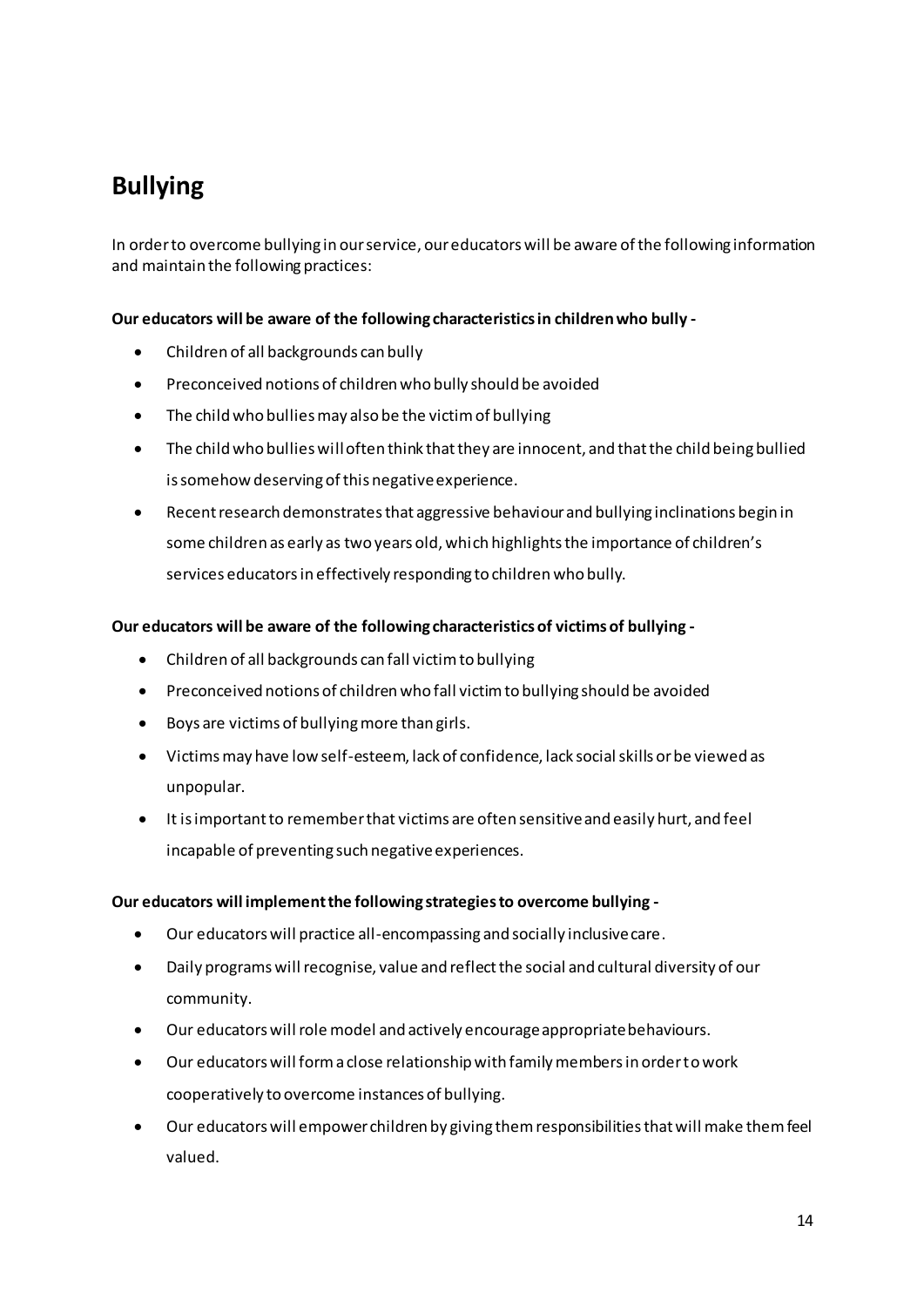- Our educators will help children deal with their anger. This includes offering alternative dispute resolution techniques that are socially acceptable.
- Our educators will seek the support of children's services professionals when it is necessary.
- Our educators will respond promptly to children's aggressive or bullying behaviour.

### **Biting**

All individuals involved in the care of a child need to recognise that at times, some children, for a variety of reasons, attempt to bite other children.

Some reasons a child may bite are:

- Infants Experimental, Sensory Pleasure, Teething
- Toddlers Frustration, fatigue, attention seeking, confined spaces.
- Older Children Aggression, deliberate.

In the event of a biting incident, educators will abide by the following procedure:

- Check for broken skin.
- Clean all bites, regardless of whether the skin is broken or not.
- Apply a cold compress to the bitten area
- Our educators will contact the families of the child who has bitten and the child that has been bitten as soon as possible. Families are then responsible for any follow up medical treatment.
- If the biter is a known infectious disease carrier, or can be seen to have facial herpes and the victim's skin is broken, the Nominated Supervisor or Authorised Supervisor will convey this information to the family.
- Should the behaviour continue, our educators will work in conjunction with families and, if necessary, external agencies, to develop a Behaviour Guidance plan for the child who is biting.
- Our educators will complete an incident report for any occasion where a child bites and submit to the Nominated Supervisor.
- Monitor the behaviour of the child who has bitten and use distraction techniques to prevent the child reaching the point where the child feels the need to bite.